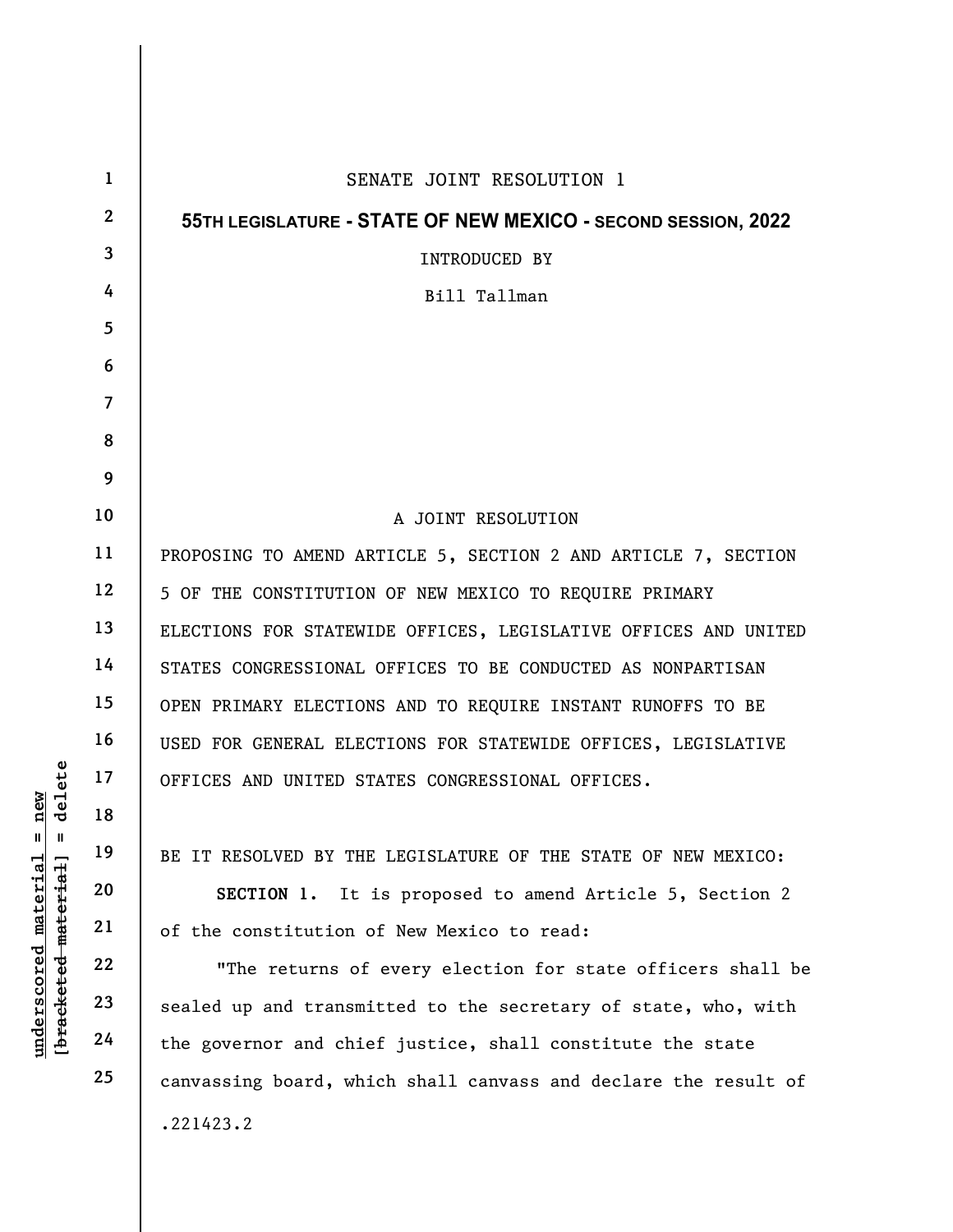1 2 3 4 5 6 7 8 9 10 the election. [The joint candidates having the highest number of votes cast for governor and lieutenant governor and the person having the highest number of votes for any other office, as shown by said returns, shall be declared duly elected] If two [or more] candidates, or joint candidates in the case of governor and lieutenant governor, have an equal [and the highest] number of votes for the same office or offices, one of them, or any two for whom joint votes were cast for governor and lieutenant governor respectively, shall be chosen therefor by the legislature on joint ballot."

SECTION 2. It is proposed to amend Article 7, Section 5 of the constitution of New Mexico to read:

"A. All elections shall be by ballot.

under 17<br>
= 18<br>
= 18<br>
= 19<br>
= 19<br>
= 19<br>
= 19<br>
= 19<br>
= 19<br>
= 19<br>
= 19<br>
= 19<br>
= 19<br>
= 19<br>
= 19<br>
= 19<br>
= 19<br>
= 19<br>
= 19<br>
= 19<br>
= 19<br>
= 19<br>
= 19<br>
21<br>
= 19<br>
= 19<br>
= 19<br>
= 19<br>
= 19<br>
= 19<br>
= 19<br>
= 19<br>
= 19<br>
= 19<br>
= 19<br>
= 19<br>
= 19 B. Except as provided in this section, the legislature may provide by law for runoff elections for all elections other than municipal [primary or statewide] elections; provided that if the legislature does not provide for runoff elections, the person who receives the highest number of votes for [any] an office, except as provided in Subsections C through F of this section, [and except in the cases of the offices of governor and lieutenant governor] shall be declared elected to that office. [The joint candidates receiving the highest number of votes for the offices of governor and lieutenant governor shall be declared elected to those offices.]

.221423.2

 $- 2 -$ 

11

12

13

14

15

16

17

18

19

20

21

22

23

24

25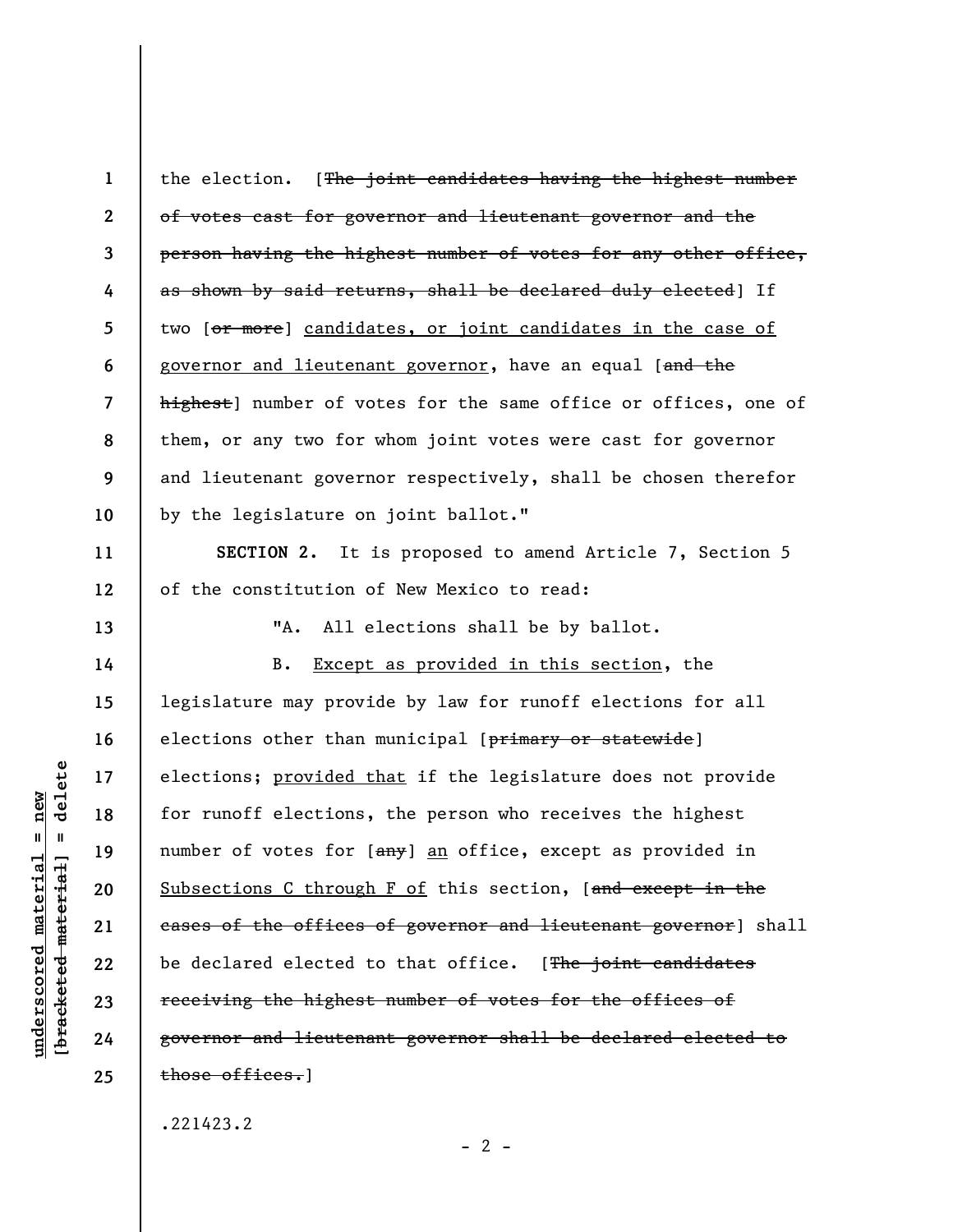|                                             | $\mathbf{1}$             | C. Primary elections for statewide offices,                      |  |  |  |
|---------------------------------------------|--------------------------|------------------------------------------------------------------|--|--|--|
|                                             | $\boldsymbol{2}$         | legislative offices and United States congressional offices      |  |  |  |
|                                             | 3                        | shall be conducted as nonpartisan open primary elections. A      |  |  |  |
|                                             | 4                        | qualified elector who is eligible to vote, regardless of         |  |  |  |
|                                             | 5                        | political party affiliation or no political party affiliation,   |  |  |  |
|                                             | 6                        | shall be allowed to vote in a nonpartisan open primary           |  |  |  |
|                                             | $\overline{\mathcal{L}}$ | election.                                                        |  |  |  |
|                                             | 8                        | All candidates for an office in a nonpartisan<br>$D_{\bullet}$   |  |  |  |
|                                             | 9                        | open primary election shall be listed on a single primary        |  |  |  |
|                                             | 10                       | election ballot. Candidates for the offices of governor and      |  |  |  |
|                                             | 11                       | lieutenant governor shall be considered joint candidates and     |  |  |  |
|                                             | 12                       | listed as a ticket. A candidate in a nonpartisan open primary    |  |  |  |
|                                             | 13                       | election may choose to have the candidate's political party      |  |  |  |
|                                             | 14                       | affiliation or no political party affiliation designated on the  |  |  |  |
|                                             | 15                       | ballot. Designation of a political party affiliation by a        |  |  |  |
|                                             | 16                       | candidate shall not constitute or imply the nomination,          |  |  |  |
| delete                                      | 17                       | endorsement or selection of the candidate by the political       |  |  |  |
| new                                         | 18                       | party designated; provided that a political party may choose to  |  |  |  |
| $   \cdot   $                               | 19                       | have its candidate endorsements indicated on the ballot.<br>The  |  |  |  |
|                                             | 20                       | four candidates, or joint candidates in the case of governor     |  |  |  |
| underscored material<br>[bracketed material | 21                       | and lieutenant governor, that receive the highest numbers of     |  |  |  |
|                                             | 22                       | votes cast in a nonpartisan open primary election for a          |  |  |  |
|                                             | 23                       | statewide office, legislative office or United States            |  |  |  |
|                                             | 24                       | <u>congressional office shall appear on the general election</u> |  |  |  |
|                                             | 25                       | ballot for that office. No other names shall appear on the       |  |  |  |
|                                             |                          | .221423.2                                                        |  |  |  |

- 3 -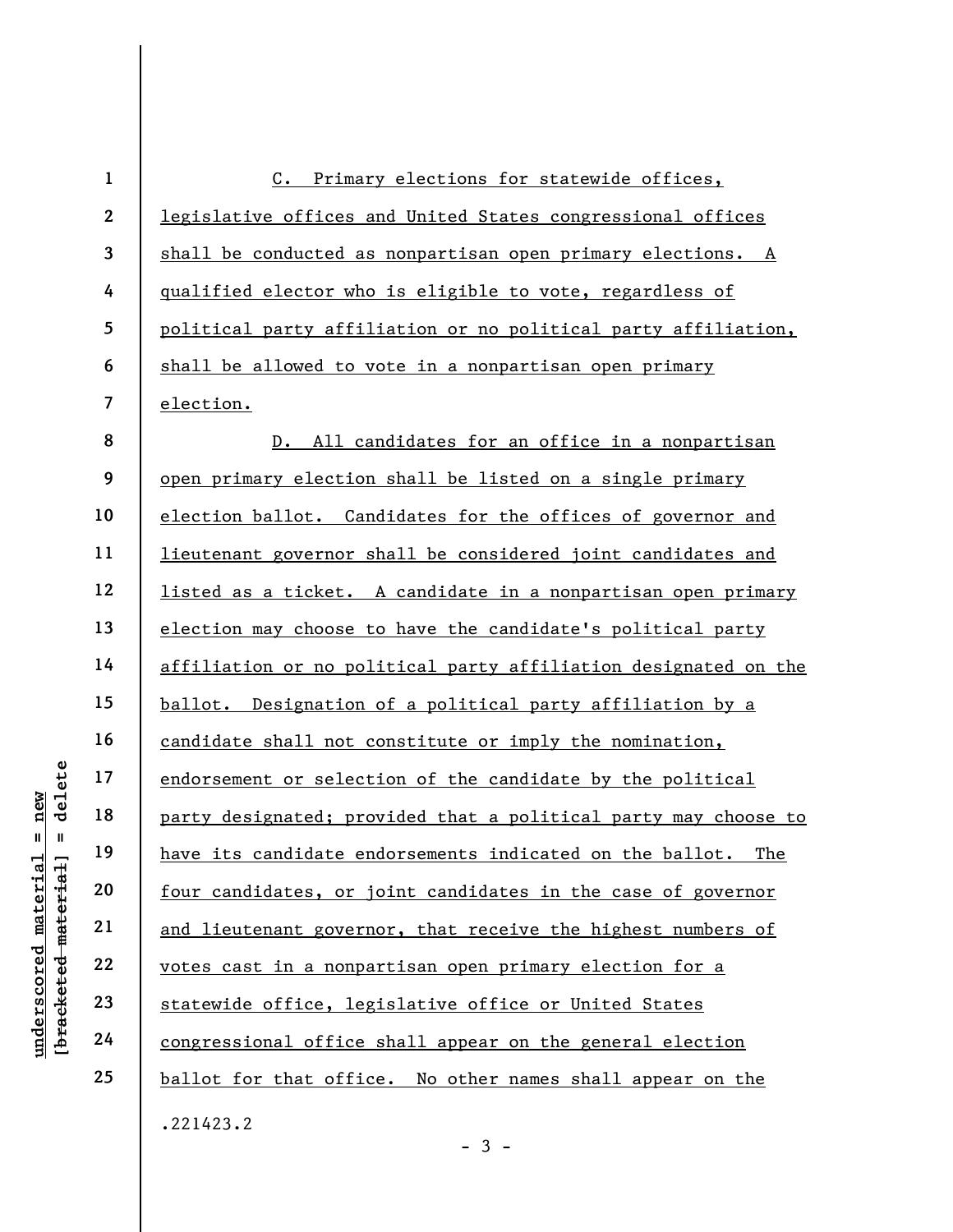|                                    |        | $\mathbf{1}$             | general election ballot. If four or fewer candidates, or joint      |
|------------------------------------|--------|--------------------------|---------------------------------------------------------------------|
|                                    |        | $\mathbf{2}$             | candidates in the case of governor and lieutenant governor,         |
|                                    |        | $\overline{\mathbf{3}}$  | qualify for the nonpartisan open primary election, as provided      |
|                                    |        | 4                        | by law, the nonpartisan open primary election shall not be held     |
|                                    |        | 5                        | for that office, and those candidates or joint candidates shall     |
|                                    |        | 6                        | automatically appear on the general election ballot.                |
|                                    |        | $\overline{\mathcal{L}}$ | Instant runoffs shall be used for general<br>E.                     |
|                                    |        | 8                        | elections for statewide offices, legislative offices and United     |
|                                    |        | 9                        | States congressional offices. The general election ballot           |
|                                    |        | 10                       | shall provide the opportunity to mark a first choice, second        |
|                                    |        | 11                       | choice, third choice and fourth choice for each office              |
|                                    |        | 12                       | appearing on the ballot, or joint offices in the case of            |
|                                    |        | 13                       | governor and lieutenant governor, if that many candidates or        |
|                                    |        | 14                       | joint candidates qualify for the general election ballot. A         |
|                                    |        | 15                       | <u>qualified elector who is eligible to vote is not required to</u> |
|                                    |        | 16                       | mark any choices for an office in a general election, and if        |
|                                    | delete | 17                       | the qualified elector does not mark any choices for an office,      |
| new                                |        | 18                       | any other votes cast on the qualified elector's ballot shall        |
| $\mathbf{u}$                       | - II   | 19                       | not be invalidated.                                                 |
| materia                            |        | 20                       | For a general election instant runoff, votes<br>$\mathbf{F}$ .      |
|                                    |        | 21                       | shall first be counted based on the first-choice votes. If a        |
| [bracketed material<br>underscored |        | 22                       | candidate, or joint candidates in the case of governor and          |
|                                    |        | 23                       | lieutenant governor, receive a majority of votes based on the       |
|                                    |        | 24                       | first-choice votes, that candidate or those joint candidates        |

candidate, or joint candidates in the case of governor and lieutenant governor, receive a majority of votes based on the first-choice votes, that candidate or those joint candidates shall be declared the winner. If no candidate, or joint .221423.2

- 4 -

25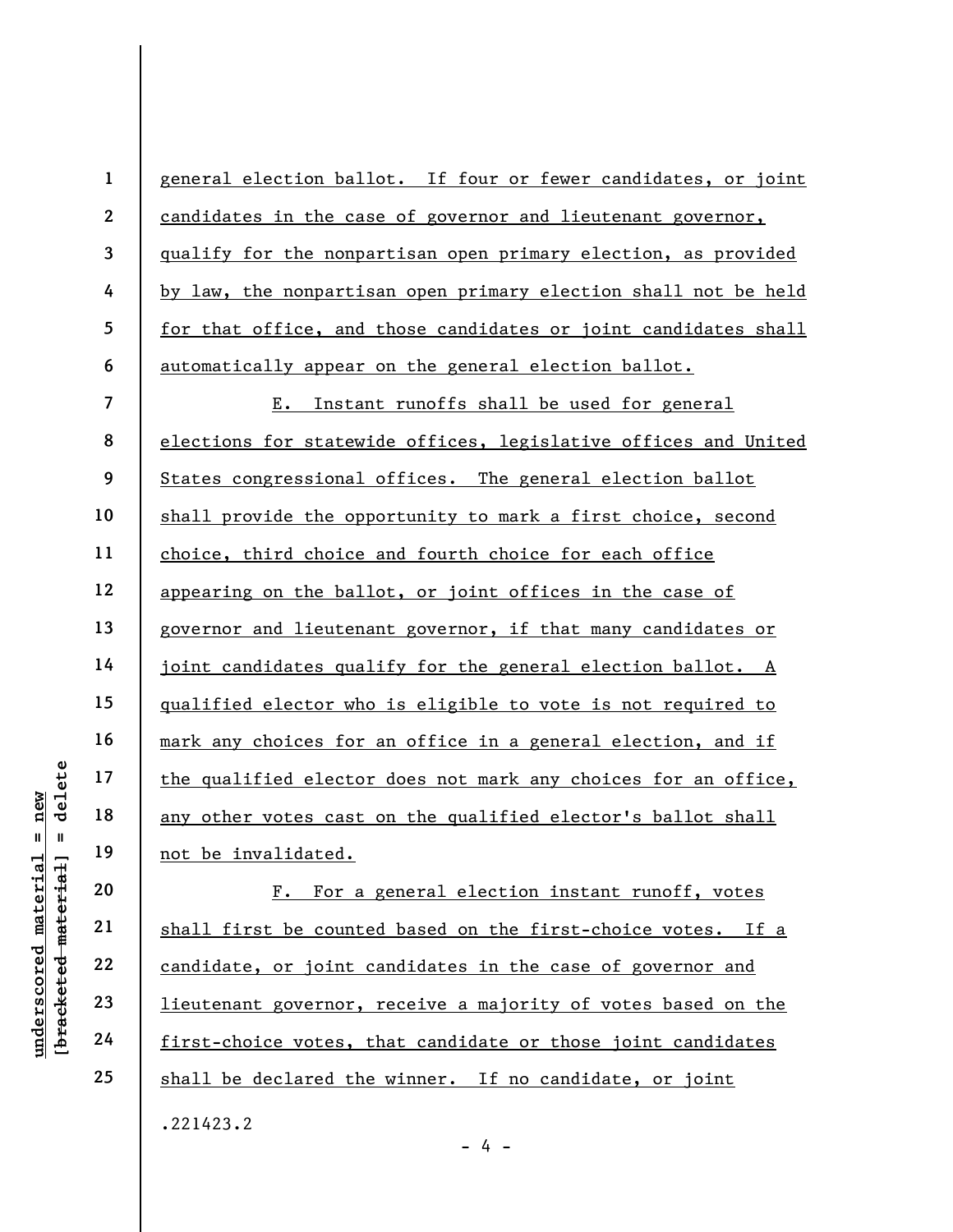1 2 3 4 5 6 7 8 9 10 11 candidates in the case of governor and lieutenant governor, receive a majority of votes after all first-choice votes are counted, the candidate or joint candidates with the fewest first-choice votes shall be eliminated, and a first-choice vote for that candidate or those joint candidates shall be reallocated to the qualified elector's second choice, should a second choice be marked. This instant runoff process shall repeat until a candidate, or joint candidates in the case of governor and lieutenant governor, receive a majority of votes, and that candidate or those joint candidates shall be declared the winner.

 $[G<sub>z</sub>]$  G. In a municipal election, the candidate that receives the [most] highest number of votes for an office shall be declared elected to that office, unless the municipality has provided for runoff elections. A municipality may provide for runoff elections as follows:

(1) a municipality that has not adopted a charter pursuant to Article 10, Section 6 of the constitution of New Mexico may provide by ordinance for runoff elections;

UNDERETRIES THE MATHEM 19<br>
UNDERETRIES 19<br>
UNDERETRIES 19<br>
UNDERETRIES 19<br>
UNDERETRIES 20<br>
21<br>
UNDERETRIES 22<br>
23<br>
PURSIAN DERIGNATION 23<br>
PURSIAN PROVIDED for runoff e<br>
24<br>
PURSIAN DERIGNATION PROVIDED 19<br>
PURSIAN PROVIDE (2) a municipality that has adopted a charter pursuant to Article 10, Section 6 of the constitution of New Mexico, and prior to the adoption of this amendment the charter provided for runoff elections, shall hold runoff elections pursuant to the charter; or

 $- 5 -$ 

.221423.2

(3) a municipality that adopts or has adopted

12

13

14

15

16

17

18

19

20

21

22

23

24

25